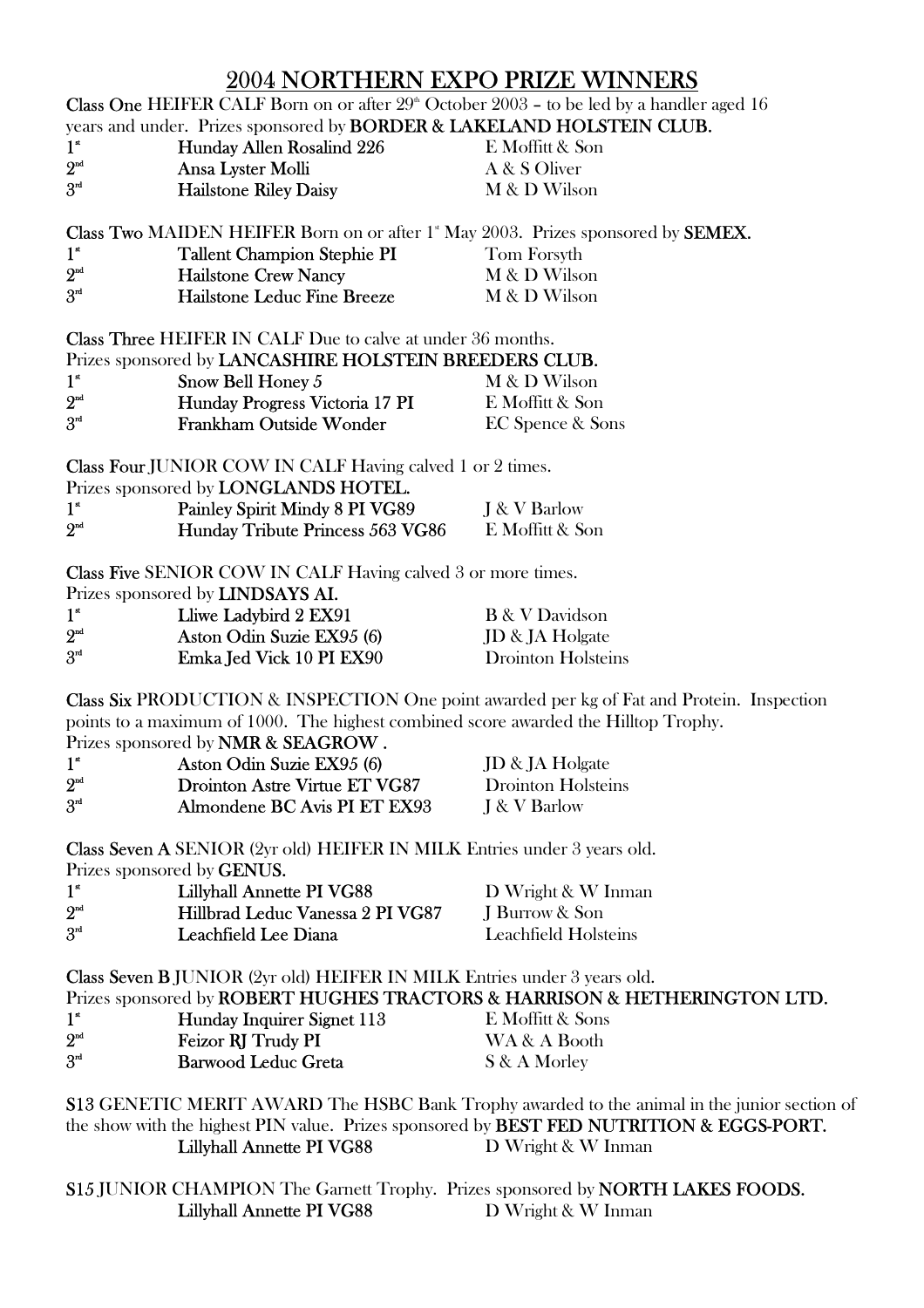|                 | <b>S15A RESERVE JUNIOR CHAMPION Prizes sponsored by SEMEN WORLD.</b>                                            |                                                                                   |
|-----------------|-----------------------------------------------------------------------------------------------------------------|-----------------------------------------------------------------------------------|
|                 | Hillbrad Leduc Vanessa 2 PI VG87                                                                                | J Burrow & Son                                                                    |
|                 | S16 EXHIBITOR BRED JUNIOR CHAMPION The W Parsons Perpetual Trophy.<br>Prizes Sponsored by BARCLAYS & COOMARA.   |                                                                                   |
|                 | Hunday Inquirer Signet 113                                                                                      | E Moffitt & Sons                                                                  |
|                 | <b>S16A RESERVE EXHIBITOR BRED JUNIOR CHAMPION</b><br>Prizes sponsored by SHOWTIME & NFU MUTUAL.                |                                                                                   |
|                 | Leachfield Lee Diana                                                                                            | <b>Leachfield Holsteins</b>                                                       |
|                 | Class Eight JUNIOR COW (3yr old) IN MILK.                                                                       |                                                                                   |
|                 | Prizes sponsored by <b>ELANCO &amp; CARRS BILLINGTON.</b>                                                       |                                                                                   |
| $1^*$           | Drointon Astre Virtue ET VG87                                                                                   | <b>Drointon Holsteins</b>                                                         |
| 2 <sup>nd</sup> | Morwick Lentini Queen VG86                                                                                      | DA Howie & Sons                                                                   |
| 3 <sup>rd</sup> | <b>Ingleview Geno Cathy PI VG87</b>                                                                             | R & E Butterfield                                                                 |
|                 | Class Nine INTERMEDIATE COW (4yr old) IN MILK.                                                                  |                                                                                   |
|                 | Prizes sponsored by CATTLE INFORMATION SERVICES.                                                                |                                                                                   |
| $1^*$           | <b>Boggart Integrity Avril VG89</b>                                                                             | DP & SJ Berry                                                                     |
| 2 <sup>nd</sup> | Painley Shark Flo 4 PI GP84                                                                                     | J & V Barlow                                                                      |
| 3 <sup>rd</sup> | Renbank Wade Fiasco PI VG89                                                                                     | <b>B</b> & V Davidson                                                             |
|                 | <b>Class Ten REGISTERED RED &amp; WHITE IN MILK COW OR HEIFER.</b><br>Prizes sponsored by DODD & CO & MERIAL.   |                                                                                   |
| $1^*$           | <b>Morwick Merissa</b>                                                                                          | DA Howie & Sons                                                                   |
| 2 <sup>nd</sup> | Morwick Brown Girl 178                                                                                          | <b>FJ</b> Mattinson                                                               |
| 3 <sup>rd</sup> | Waxham Verity 35                                                                                                | <b>FJ</b> Mattinson                                                               |
|                 |                                                                                                                 |                                                                                   |
|                 |                                                                                                                 | Class Eleven SENIOR COW (5yr old) IN MILK. Prizes sponsored by DUGDALE NUTRITION. |
| $1^*$           | Holmland Storm Flo EX93 (2)                                                                                     | H Wright & Son                                                                    |
| 2 <sup>nd</sup> | Llydan Storm Farrah PI EX94 (2)                                                                                 | S & A Morley                                                                      |
| 3 <sup>rd</sup> | Ewefields Lucy 7 EX92 (2)                                                                                       | F Harrison & Sons                                                                 |
|                 |                                                                                                                 |                                                                                   |
|                 | S 12 BREEDERS PAIR The Charles Lawson Perpetual Trophy.                                                         |                                                                                   |
|                 | Prizes sponsored by JIM PEET (AGRICULTURE) LTD.                                                                 |                                                                                   |
|                 | "Boggart"                                                                                                       | DP & SJ Berry                                                                     |
|                 |                                                                                                                 | S12A RESERVE BREEDERS PAIR. Prizes sponsored by PARAGON VETERINARY GROUP.         |
|                 | "Painley"                                                                                                       | J & V Barlow                                                                      |
|                 | <b>S 14 BEST UDDER IN THE SHOW John Dentice Trophy.</b><br>Prizes sponsored by NWF AGRICULTURE.                 |                                                                                   |
|                 | Holmland Storm Flo EX93 (2)                                                                                     | H Wright & Son                                                                    |
|                 |                                                                                                                 | <b>S14A RESERVE BEST UDDER IN THE SHOW. Prizes sponsored by NWF AGRICULTURE.</b>  |
|                 | <b>Boggart Integrity Avril VG89</b>                                                                             | DP & SJ Berry                                                                     |
|                 | S 17 BEST EXHIBITOR BRED ANIMAL Tony Hackett Model Cow Trophy.<br>Prizes sponsored by PADDY FLYN - BVL FEEDERS. |                                                                                   |
|                 | <b>Boggart Integrity Avril VG89</b>                                                                             | DP & SJ Berry                                                                     |
|                 | <b>S17A RESERVE BEST EXHIBITOR BRED ANIMAL.</b>                                                                 |                                                                                   |
|                 | Prizes sponsored by <b>PADDY FLYN - BVL FEEDERS.</b>                                                            |                                                                                   |
|                 | Drointon Astre Virtue ET VG87                                                                                   | <b>Drointon Holsteins</b>                                                         |